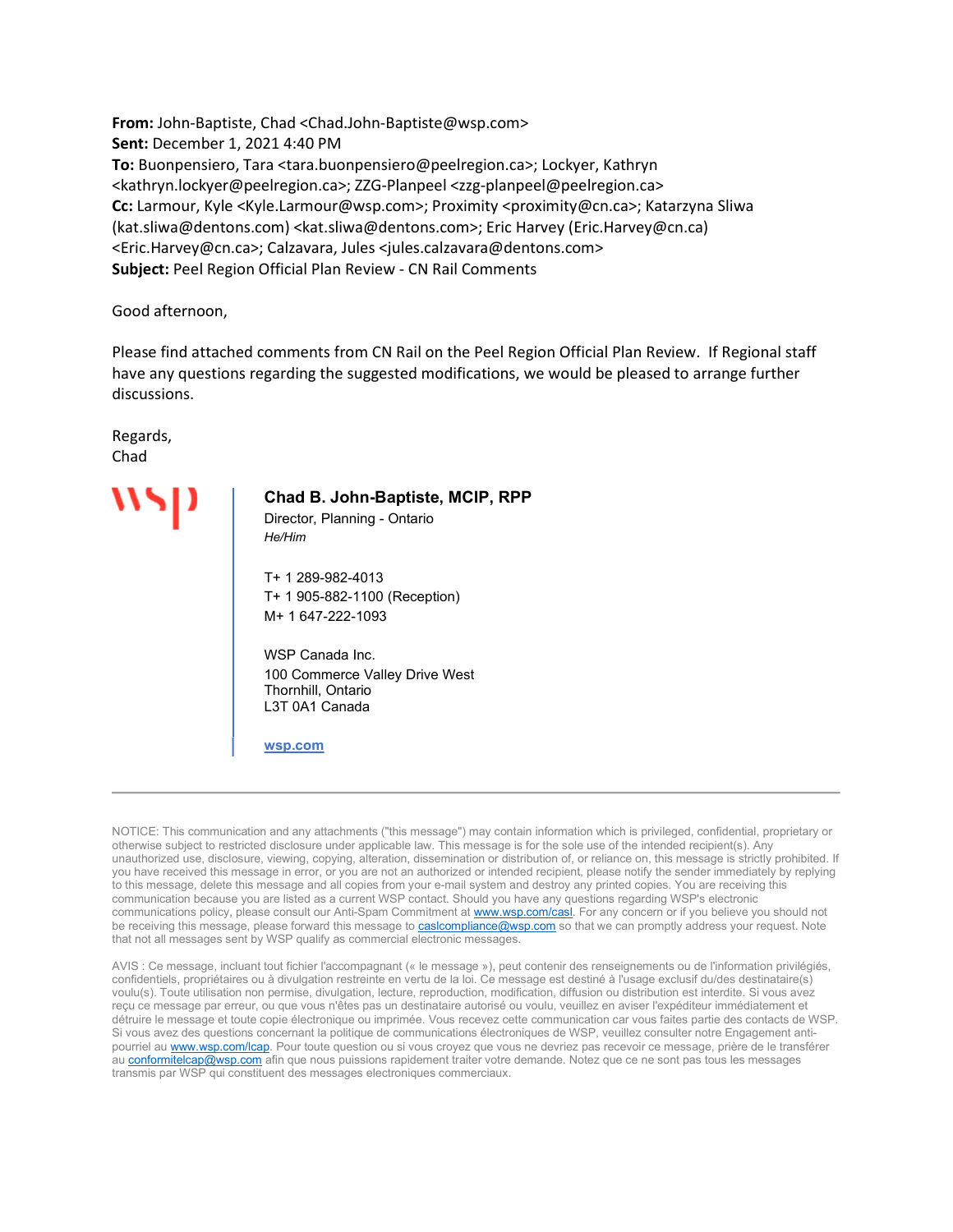December 1, 2021

Kathryn Lockyer, Regional Clerk

Regional Municipality of Peel 10 Peel Centre Dr., Suite A – 5th Floor Brampton, ON L6T 4B9

Via email: [regional.clerk@peelregion.ca](mailto:regional.clerk@peelregion.ca)

## **Re: Peel 2051 Regional Official Plan Review – October 1, 2021 Consolidation of the Peel Regional Official Plan – Preliminary Comment Letter on Behalf of CN Rail**

Dear Ms. Lockyer,

We are pleased to have the opportunity to participate in Peel Region's Regional Official Plan Review. It is our understanding that Public Open Houses were held on October 26 and 27, 2021, and a Public Meeting of Regional Council was held on November 4, 2021. Comments were being received up until November 30, 2021. While this deadline has passed, we believe that these comments should still be provided to Durham Region Staff and Council.

There is an established and growing Provincial emphasis on promoting the movement of people and goods by rail and integrating multimodal goods movement into land use and transportation system planning. In particular, our focus is on policy and/or infrastructure initiatives with potential implications to existing and/or future CN Rail facilities, operations and infrastructure. Provincial policy indicates that planning for land uses in the vicinity of *rail facilities*, as defined in the Provincial Policy Statement, 2020 (PPS), be undertaken in such a way that the economic function and long-term operation of rail systems is protected. Provincial policy also sets out that sensitive land uses be appropriately designed, buffered and/or separated from rail facilities. More specifically, the PPS requires that sensitive land uses be planned and developed to avoid *major facilities*, which, by definition, includes *rail facilities*, and where avoidance is not possible, to minimize and mitigate potential adverse effects from odour, noise and other contaminants.

Provincial guidance on ensuring land use compatibility between industrial and sensitive land uses is provided by the D-6 Guidelines, as developed by the Ontario Ministry of

100 Commerce Valley Drive West Thornhill, ON Canada L3T 0A1

T: +1 905 882-1100 F: +1 905 882-0055 wsp.com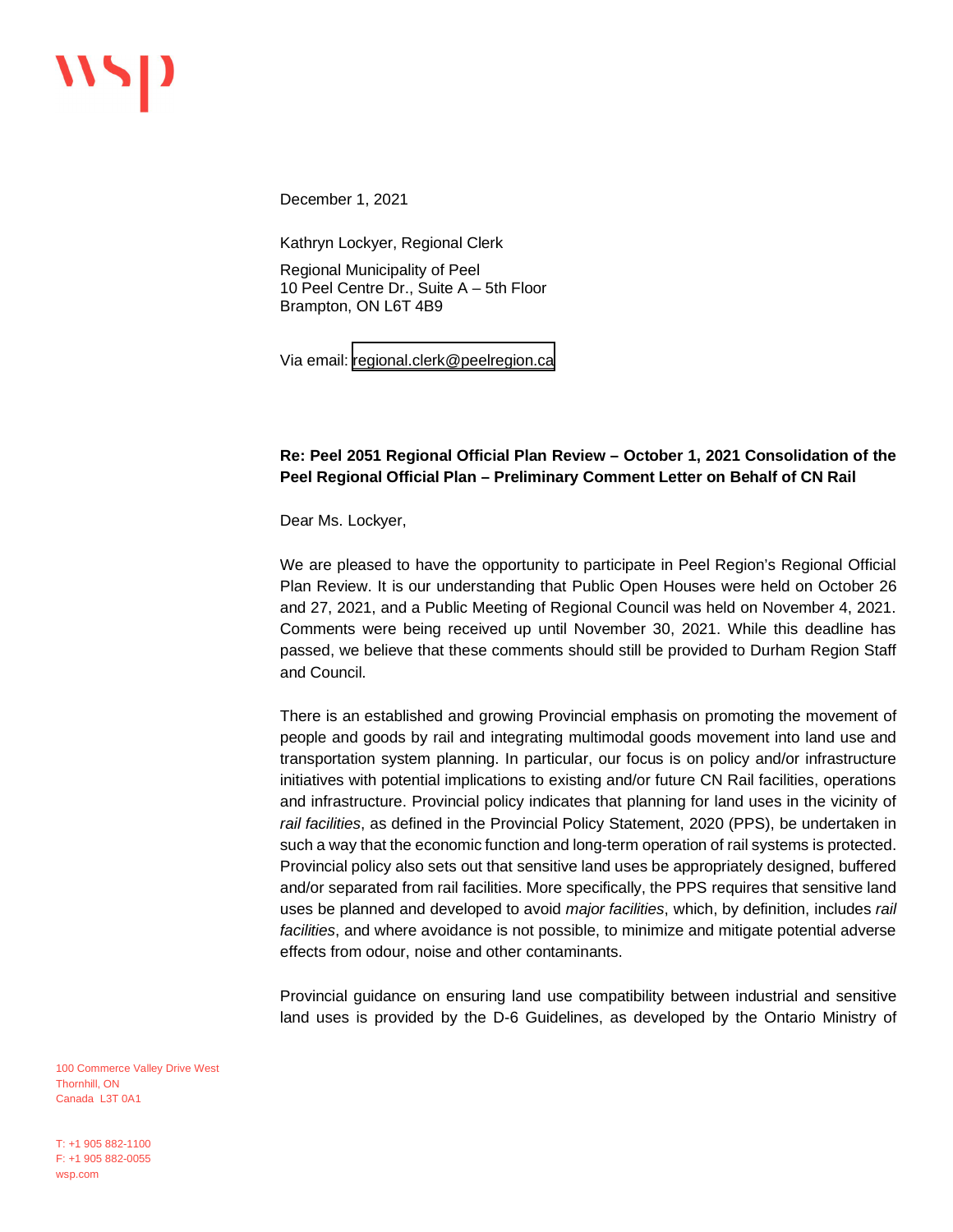Environment, Conservation and Parks (MECP). It is our opinion that rail yards would be classified by the D-6 Guidelines as Class III Industrial Facilities because of their scale, sound and vibration profile, continuous operation. The D-6 Guidelines recommend that no incompatible development should occur within 300 metres of a Class III facility. In addition to the provincial policy test above, a feasibility analysis is required for any proposed sensitive land use within 300 metres of a Class III facility. The Province of Ontario has issued Freight-Supportive Guidelines that also speak to the need for appropriate land uses around freight facilities.

We note that the Province was previously consulting on new land use compatibility guidelines that integrate the Province's new approach to land use compatibility, but this process was put on hold. CN Rail reserves the right to update these comments accordingly once those guidelines are finalized. It is our position that the Region needs to incorporate policies that reflect the new PPS and provide direction to ensure a consistent approach to implementation across local municipalities.

#### **About CN Rail, Railway Noise and other Adverse Effects**

CN Rail is a federally regulated railway company, and is governed by various federal legislation, including the *Canada Transportation Act* (CTA) and the *Railway Safety Act* (RSA), among others. The CTA requires federally regulated railway companies to only make such noise and vibration as is reasonable. The test of reasonableness under the CTA takes into consideration the railway company's operational requirements and its level of service obligation under the Act, as well as the area where the construction or operation takes place. It is important to understand that there is no specific decibel limit for CN operations contained in federal guidelines related to the construction or operation of rail facilities. The Canadian Transportation Agency is the federal body that assesses the reasonableness of noise associated with the construction or operation of a federal railway company. Those federal guidelines clearly state that, while the Agency may take provincial and municipal noise and vibration guidelines into account in its deliberations, the Agency is not bound by those guidelines.

Rail Proximity Guidelines are available at the following: <https://www.proximityissues.ca/>

CN has multiple facilities in Peel Region; Brampton Intermodal, Brampton Yard and Malport. These facilities are important to the Regional, Provincial and National economy. As such, the current and future operations of these facilities need to be protected from encroachment by sensitive land uses per Provincial Policy.

#### **Preliminary Comments and Concerns**

We note the following high-level comments and concerns with the draft Regional Official Plan Review and planned Major Transit Station Area (MTSA) policies:

#### **1. Include a definition for Major Facilities and Sensitive Land Uses.**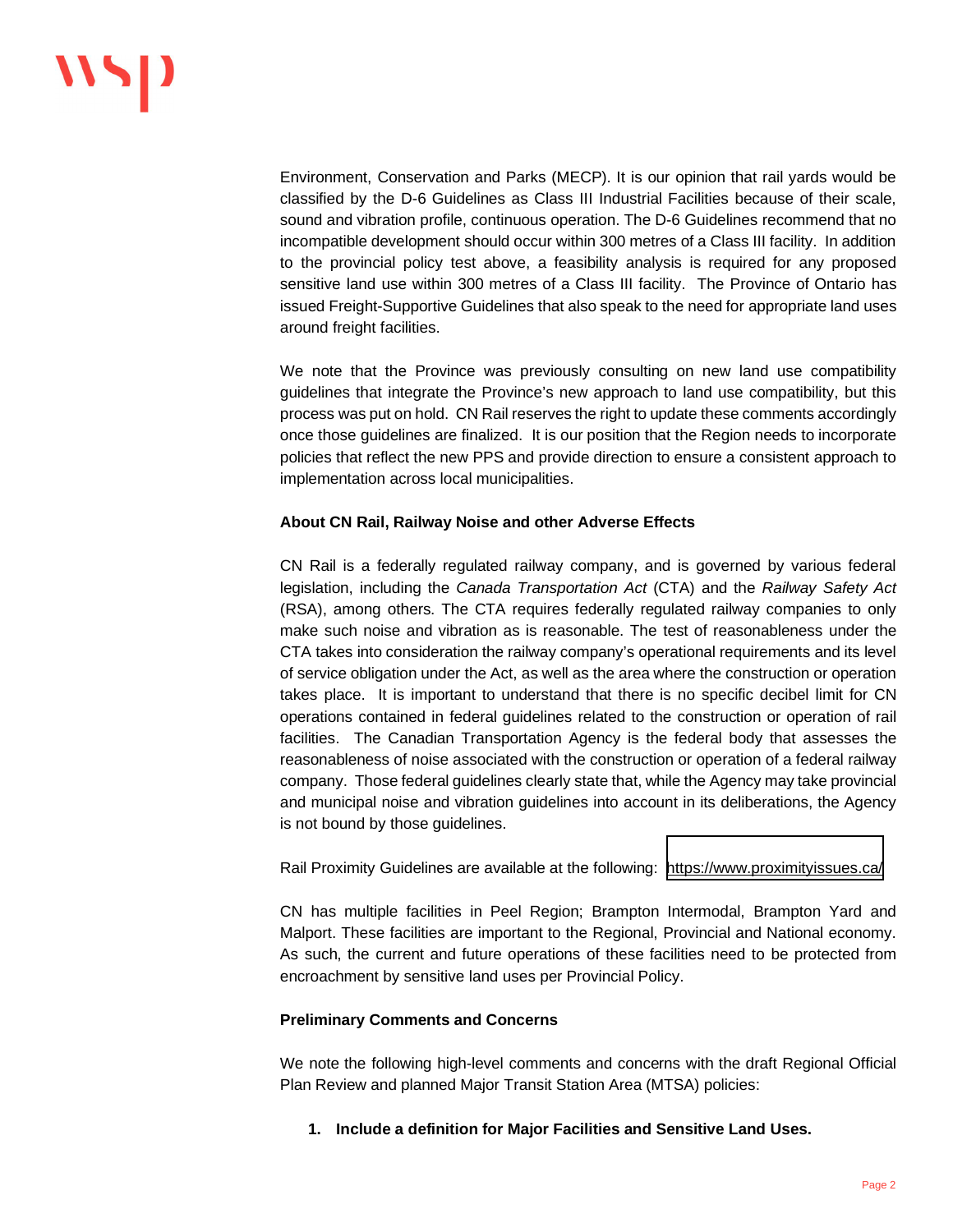There is currently no existing or proposed definition for Major Facilities, Rail Facilities, or Sensitive Uses in the Regional Official Plan. Additionally, Section 5.10.35.8 puts the responsibility of defining the term onto Mississauga and Brampton, which could lead to confusion and incongruous terms and usage.

We recommend that the definitions of Major Facilities and Sensitive Uses found in the PPS be included in the Regional Official Plan.

# **2. Review and reconsider the locations of several Planned MTSAs in proximity to rail facilities.**

Several MTSAs are planned for areas that would create conflict with existing rail facilities. While the geographic points for the MTSA are more than 300 metres from the railyards, the 800 metre area around those points would be within the area set out by provincial guidelines. Some preliminary mapping by the Region has also suggested that the MTSA boundaries would be within 300 m of the rail facilities. The planned MTSAs in question are identified on the proposed draft Schedule Y7 as:

- · QUE-11,
- · QUE-12,
- · 407-8,
- · 407-9, and
- · 407-10.

The PPS requires that sensitive land uses be planned and developed to avoid any potential adverse effects, and land uses must be planned to ensure the long-term operational and economic viability of major facilities in accordance with provincial guidelines, standards and procedures. The PPS outlines a test to demonstrate the situation in which avoidance is not possible, and this requires demonstrating amongst other matters that alternative locations have been evaluated and found that there are no reasonable alternative locations in addition to assessing mitigation.

In the case of QUE-11, QUE-12, 407-8, 407-9 and 407-10, we suggest that these planned MTSAs and the proposed policy direction by the Region of Peel do not address the PPS policy requirements. Specifically, while the proposed policies anticipate a future land use planning exercise to delineate these areas, identify land uses and determine densities, based on the material provided the development potential in these areas do not justify an MTSA designation as it is not clear that sensitive land uses are needed in these areas.

The proposed draft Regional Official Plan policies imply that sensitive land uses are an objective and/or requirement in all MTSAs (i.e. mixed use development and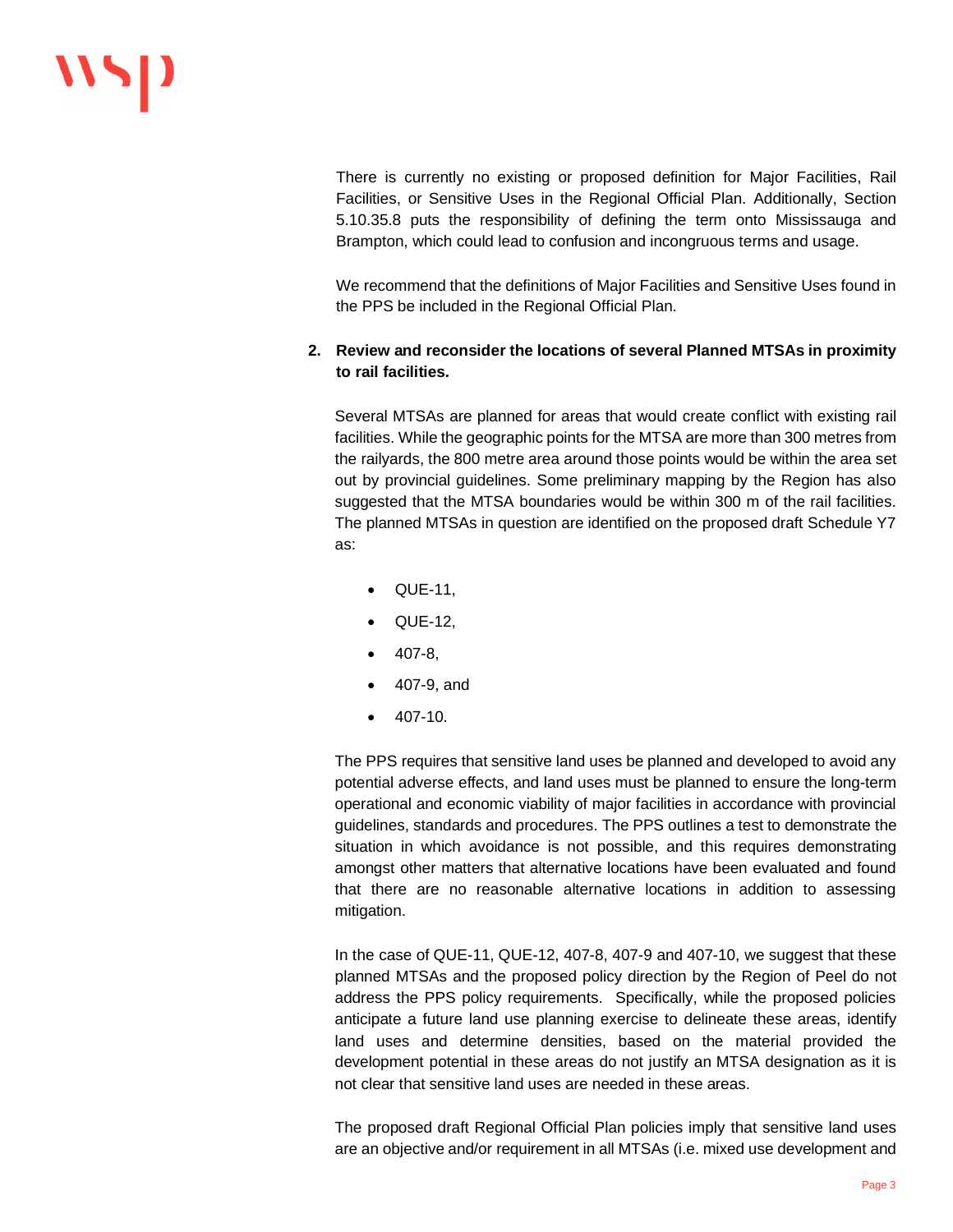permitting residential without an amendment to the Region's Official Plan), however, there has been no formal land use compatibility assessment per the PPS that demonstrates that sensitive land uses are feasible within the MTSAs outlined. Nor is there a formal requirement to complete a land use compatibility assessment per the PPS. We have reviewed the correspondence from the Ministry of Municipal Affairs (August  $10<sup>th</sup>$ , 2021) and they specifically note that an MTSA can be developed with only employment uses. Furthermore, the PPS requires that when introducing a sensitive land use that a needs and alternatives test be completed, and based on the materials provided there are several reasonable alternative MTSAs that are not in proximity to a rail yard, and would be able to accommodate sensitive land uses.

Therefore, it is our opinion and recommendation that these MTSAs be removed from the draft Regional Official Plan. In lieu of removal, the above noted MTSAs should be considered employment only MTSAs and contain no sensitive land uses with specific policy direction from the Region to that effect.

# **3. The ROPA should include policy direction to clarify that new developments would be required to meet the Provincial Policy Statement requirements for land use compatibility**

The PPS and Growth Plan requires that sensitive land uses be developed in a way that avoids major facilities. Sensitive land uses are only permitted if it can be demonstrated that there is a need for the use, that there are no reasonable alternatives and that impacts of adverse effects are mitigated. Adverse Effects may come from odour, noise, vibration, derailment in the case of rail and other contaminants. To further strengthen the Regional Official Plan's conformity with these policies in the PPS, we recommend that statements be added to several policies to ensure that new developments are required to meet the PPS requirements for land use compatibility.

As it currently reads, proposed policy 5.3.3 provides direction to plan for major facilities and sensitive uses noting that they be appropriately designed, buffered and/or separated from each other to prevent adverse effects from odours, noise and other contaminants. While this policy provides a good foundation to ensure that land use compatibility is achieved, it does not reflect the new language of the PPS.

We recommend that policy 5.3.3 be revised to read:

"*Major facilities* and *sensitive land uses* shall be planned and developed to avoid, or if avoidance is not possible, minimize and mitigate any potential adverse effects from odour, noise and other contaminants, minimize risk to public health and safety, and to ensure the long-term operational and economic viability of major facilities in accordance with provincial guidelines, standards and procedures and the Ministry of the Environment, Conservation and Parks guidelines."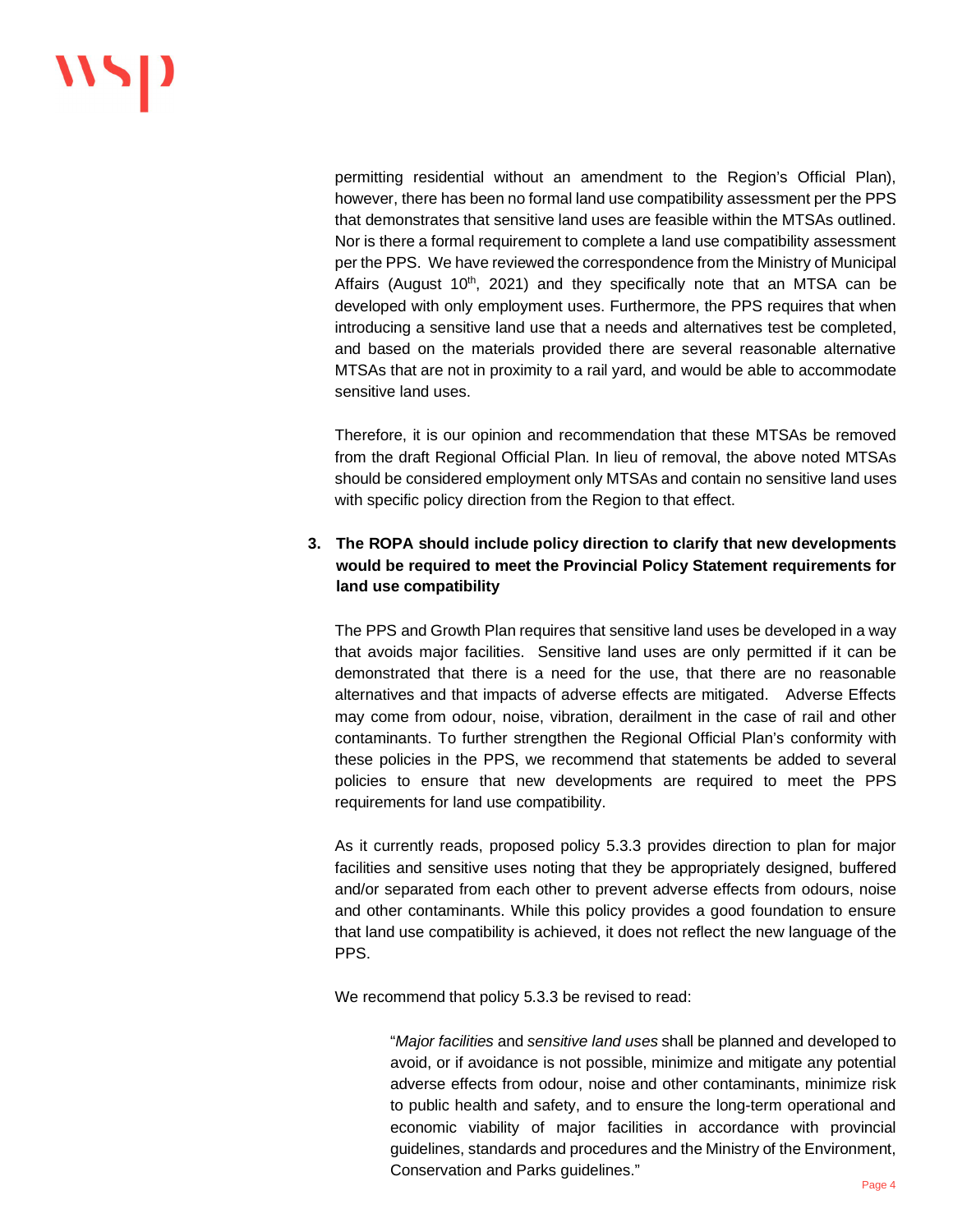Policy 5.8.31 and 5.8.32 should be amended to include stronger land use compatibility policies that meet the policy requirements of the PPS. Specifically, we suggest that Policy 5.8.32 be amended to include language that requires that major facilities and sensitive land uses avoid adverse effects and that alternative locations be assessed, as required by the PPS. As currently drafted, it is our opinion that these policies do not meet the requirements for land use compatibility as set out in the PPS.

Policy 5.10.36.9 concerning the railway network reads:

Support a safe and efficient railway network by:

- a) Evaluating, prioritizing and securing grade separation of railways and major roads, in cooperation with Transport Canada and the railways; and,
- b) Ensuring that noise, vibration and safety issues are addressed for development adjacent to railway corridors and terminal facilities.

This policy calls for the mitigation of adverse effects of major facilities and it can be strengthened to reaffirm PPS guidelines and reflect the priority to avoid land use conflicts with rail yards and other major facilities. We suggest the following language be inserted between a) and b), and b) be revised to include odour issues:

- a) Evaluating, prioritizing and securing grade separation of railways and major roads, in cooperation with Transport Canada and the railways; and,
- b) Requiring that the planning and development of a sensitive land use near or adjacent to a major facility be done in accordance with the PPS and provincial guidelines, standards and procedures; and,
- c) Ensuring that odour, noise, vibration and safety issues are addressed for development adjacent to railway corridors and terminal facilities.
- **4. Amend policies to permit and encourage the development of non-sensitive land uses to serve as a transitional buffer with sensitive land uses.**

Policy 5.6.16 states that it is policy to:

Encourage local municipalities to develop employment and industrial uses near and adjacent to major goods movement facilities and corridors, including highways, rail facilities, airports, haul routes, and major truck terminals.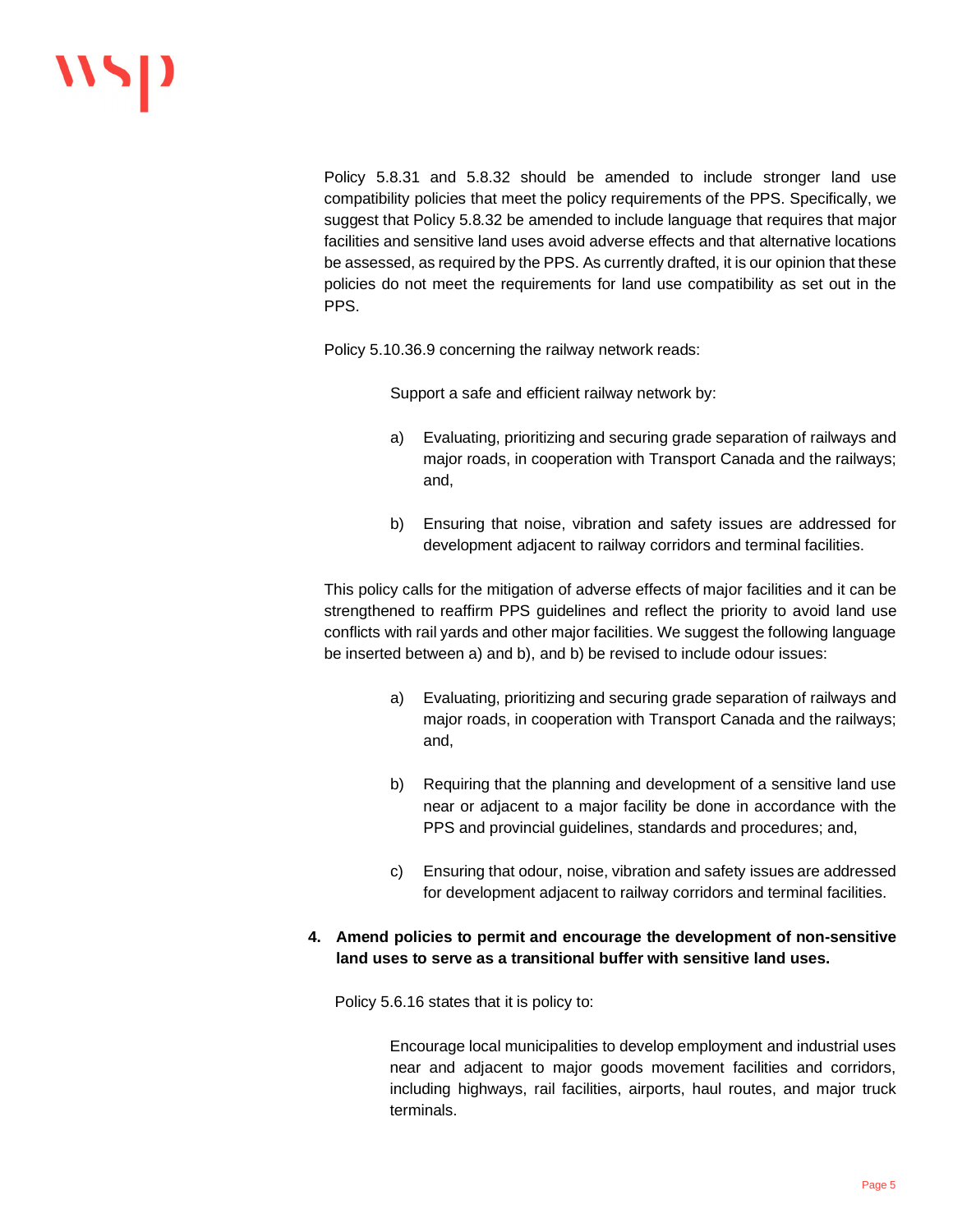# WSP

This policy provides direction to use non-sensitive land uses as a transitional buffer to major facilities. However, the language used in the ROP should be strengthened to take away uncertainty and to reference the proposed definition for major facilities and to relate it to the PPS. We recommend that the policy be altered to read:

"Require local municipalities to plan for and develop employment and industrial uses near and adjacent to major goods movement facilities and corridors and *major facilities* to serve as a transitional buffer with sensitive uses."

### **5. Strengthen Strategic Growth Area land use compatibility policies.**

Policy 5.6.17.9 e) states that it is policy to:

Encourage the local municipalities to complete comprehensive planning for Strategic Growth Areas that:

e) considers land use compatibility;

This policy can be strengthened by requiring land use compatibility be addressed in accordance with the PPS, provincial guidelines, standards and procedures. We recommend the following language:

Encourage the local municipalities to complete comprehensive planning for Strategic Growth Areas that:

e) addresses land use compatibility, in accordance with the PPS and provincial guidelines, standards and procedures. No sensitive land uses shall be permitted within Strategic Growth Areas unless the PPS land use compatibility policies have been satisfied, including reviewing alternative locations.

#### **6. Strengthen Major Transit Station Areas land use compatibility policies.**

Policy 5.6.19.13 provides policy direction for proposed development in Major Transit Station Areas, where the local municipality has not yet established Major Transit Station Area policies. The objectives of this policy do not include ensuring land use compatibility. We recommend that the following policy language be added:

Until such time as the local municipality has established Major Transit Station Area policies in accordance with Section 16(16) of the Planning Act, proposed developments within a Major Transit Station Area identified on Schedule Y7 shall be reviewed with consideration to the objectives of this Plan to ensure the proposed development: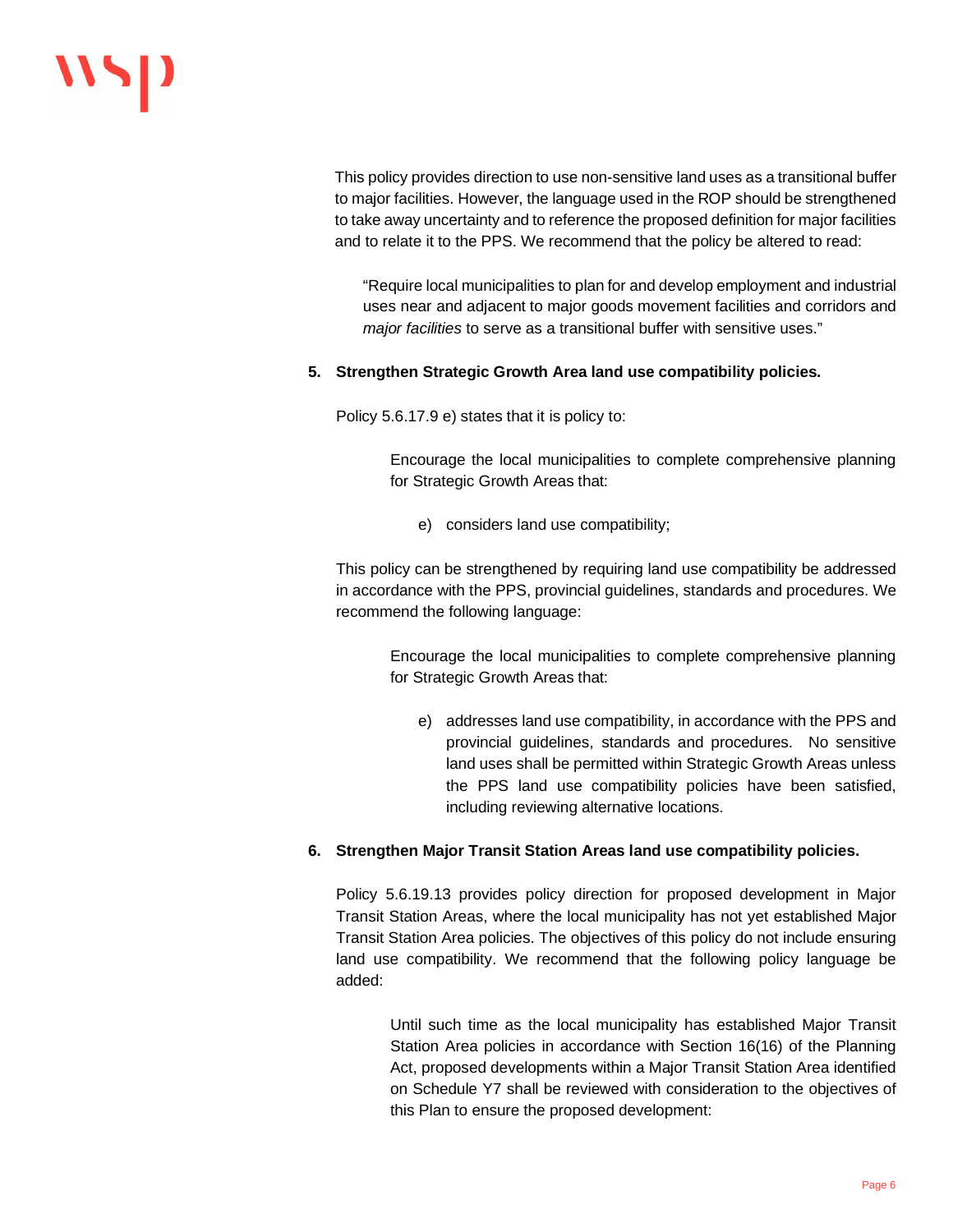i) Avoids potential adverse effects to major facilities and sensitive land uses, and addresses land use compatibility in accordance with the PPS and provincial guidelines, standards and procedures.

Policy 5.6.19.9 h) states that it is policy to:

Direct the local municipalities to establish policies in their official plan and other implementation documents for each Major Transit Station Area delineated on Schedule Y7 to the satisfaction of the Region that addresses the following:

h) land use compatibility and the separation or mitigation of sensitive land uses;

Policies in the Regional Official Plan should be consistent with or reference the PPS land use compatibility policy requirements. In our opinion, mitigation alone is not the sole test for land use compatibility as the PPS and Growth Plan both call for avoidance. Where avoidance is not possible, and no reasonable alternatives exist, minimization and mitigation should apply to both the sensitive land use and the industrial and/or major facility. We recommend that the policy be altered to read:

> h) land use compatibility per the requirements of the PPS and provincial guidelines, standards and procedures. This shall include an assessment of need for the proposed sensitive land uses and alternative locations in the municipality.

Policy 5.6.19.9 n) states that it is policy to address:

n) land use in Major Transit Station Areas that overlap with Employment Areas which are identified on Schedule Y6 and subject to policy 5.8.32

We recommend that these policies be more comprehensive to specifically address lands that are within an MTSA and within the Area of Influence of a major goods movement facility and corridors or *major facilities* that are outside of the MTSA. This policy should acknowledge the policy requirement of protecting these facilities from adverse effects of sensitive land uses, in accordance with the PPS.

## **7. Include missing Major Transit Station Areas on draft Schedule Y6**

In the case of the Major Transit Station Areas QUE-11, QUE-12, 407-8, 407-9 and 407-10, we recommend that these MTSA be identified on draft Schedule Y6. These MTSAs are located within Employment Areas and should be considered as Major Transit Station Areas Subject to a Flexible Employment Policy.